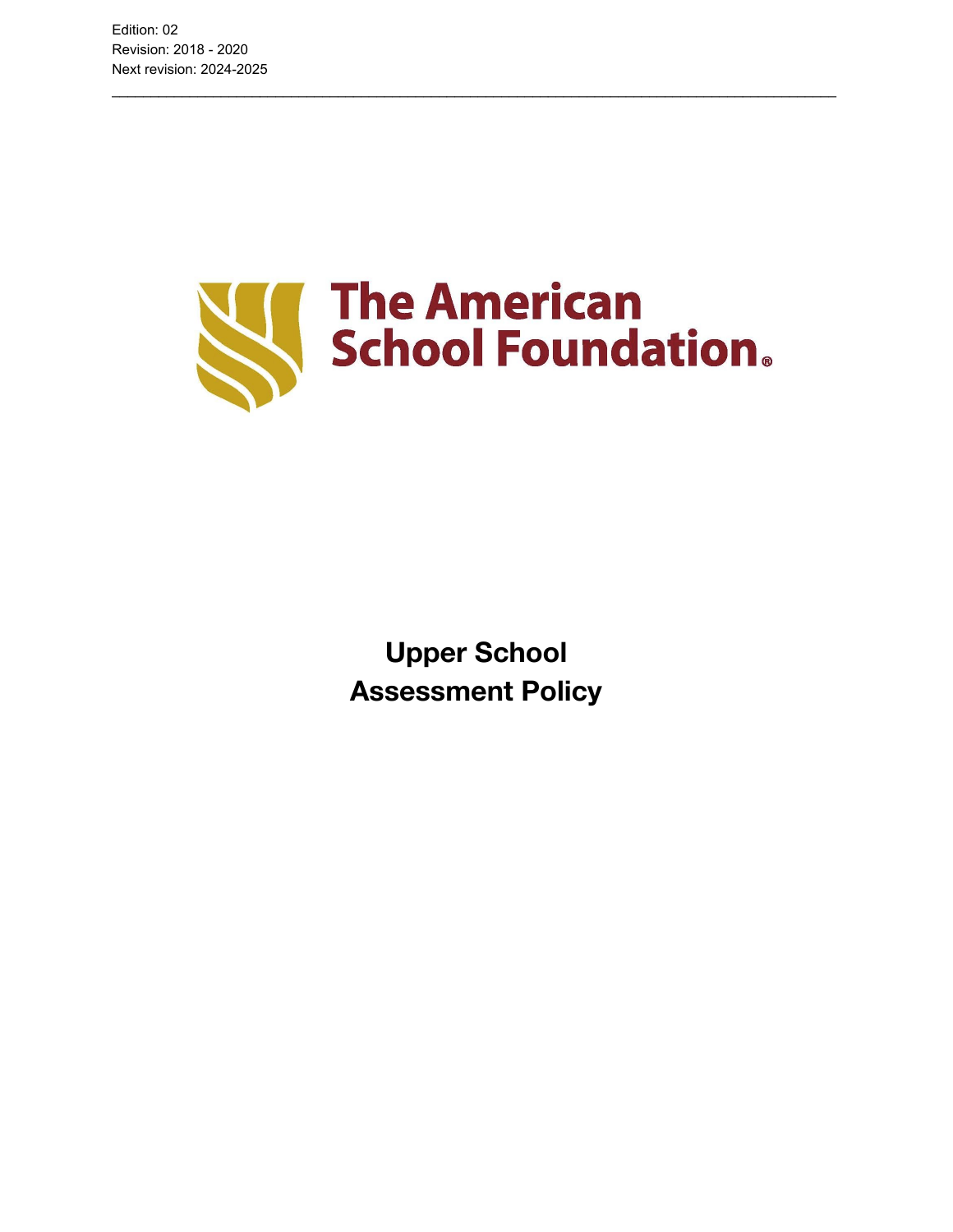# ASF Mission Statement

The American School Foundation, A.C. is an inclusive and diverse community, offering an international, academically rigorous, university-preparatory curriculum based upon the best of American independent education. In all aspects of life, we strive to be at our best: we love learning, live purposefully, and are empathetic, responsible, contributing citizens in an increasingly interconnected world.

\_\_\_\_\_\_\_\_\_\_\_\_\_\_\_\_\_\_\_\_\_\_\_\_\_\_\_\_\_\_\_\_\_\_\_\_\_\_\_\_\_\_\_\_\_\_\_\_\_\_\_\_\_\_\_\_\_\_\_\_\_\_\_\_\_\_\_\_\_\_\_\_\_\_\_\_\_\_\_\_\_\_\_\_\_\_\_\_\_\_\_\_\_

## Purpose

At The American School Foundation, A.C., we believe that assessment is essential in learning and teaching as it fosters and expands understanding, informs and guides instruction and leads to student agency. To this end, assessments should be developed collaboratively by teachers and both teacher and student should be actively engaged in assessing the learning. Feedback to students should be obtained from valid and reliable assessments and must be timely, appropriate in its purpose, delivered in a constructive way and taking the developmental stage of the student into account . We believe that assessment identifies what students know, understand and can do at different stages in the learning process at all ages and provides them with the necessary support and appropriate level of rigor. In order to reach higher order thinking skills, we must develop a range of assessments designed to scaffold learning and teaching. It is continuous, balanced by taking on a variety of forms, provides information to families about their child's progress and allows for the evaluation of current resources and practices.

## **Principles of assessment K-12**

The assessment policy applies to all members of the ASF community, which includes students, teachers, administrators and parents. Being aware of the policies and understanding them is the responsibility of all members of the ASF community. Within the community, there are more detailed expectations for students, teachers, administrators and parents that apply:

## Students:

- Demonstrate knowledge, skills, and conceptual understanding through a range of strategies where students can show their learning
- Show and share their learning with others through a myriad of contexts from personal to real-life application
- Reflect and make sense of their learning
- Be familiar with the success criteria of their assessments and to fully understand what they need to do to be successful in partnership with the teachers.
- Use assessments to reflect upon their progress and take the necessary steps to improve
- Complete all assessments to the best of their ability and in a timely manner
- Respect deadlines set by their teachers
- Be familiar with what they are being assessed on and to ask questions when in doubt
- Share the results of their progress with their parents
- Take ownership of their achievements and the learning process to build agency and take action, promote service, employ solutions
- Be prepared for every assessment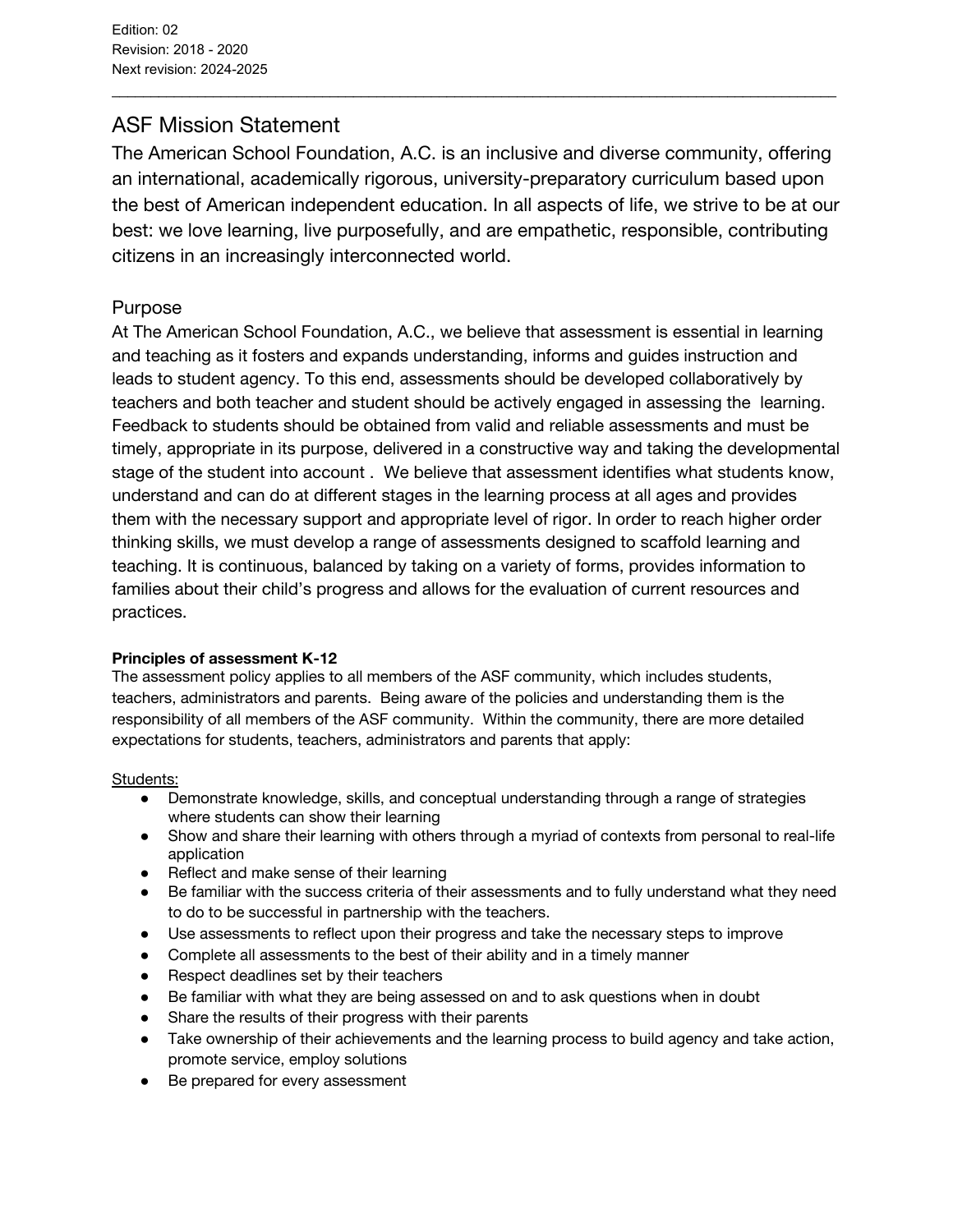#### Teachers:

● Obtain a clear picture of each students' learning and application of conceptual understanding and ability level

\_\_\_\_\_\_\_\_\_\_\_\_\_\_\_\_\_\_\_\_\_\_\_\_\_\_\_\_\_\_\_\_\_\_\_\_\_\_\_\_\_\_\_\_\_\_\_\_\_\_\_\_\_\_\_\_\_\_\_\_\_\_\_\_\_\_\_\_\_\_\_\_\_\_\_\_\_\_\_\_\_\_\_\_\_\_\_\_\_\_\_\_\_

- Consistently identify student's areas of strength and areas for growth, avoid misconceptions and make sound conclusions
- Inform each stage of the teaching and learning process and plan in response to the needs of the students
- Collaborate to build common assessments where necessary
- Communicate the success criteria/rubrics clearly and through Powerschool when appropriate
- Provide timely and effective feedback to the students
- Administer pre-tests or diagnostics to assess student prior knowledge
- Evaluate and grade student work in a timely matter and provide feedback
- Communicate student progress to parents on a consistent basis
- Set clear assessment and deadline dates to students
- Collaboratively design internal assessments with grade level teams
- Create summative assessments that include standards and approaches to learning
- Design formative assessments that set students up for success on the summative assessment
- Create rubrics for all anchor standards
- Create assessments that respond to the needs of all students

## Pedagogical Leadership:

- Ensure teachers and parents understand the principles of assessment at ASF
- Inform teachers and parents of any changes to assessment practices
- Provide teachers and students with the appropriate resources for success
- Use the information gathered through assessment to inform curriculum decisions
- In unison with the teacher, communicate any concern to parents regarding academic achievements
- Assess student achievement in the context of every classroom
- Ensure that the assessments used in the school are academically rigorous
- Use internal and external assessments to guide curriculum decisions

## Parents:

- Be familiar with ASF's assessment policy
- See and understand evidence of their child's learning and development to be informed about what their child is learning
- Provide support and celebrate their child's learning
- Check Power School Learning on a frequent basis
- Attend Parent meetings scheduled by the pedagogical leadership teams
- Review and understand the assessment tools being
- Communicate with the teacher when assessment concerns arise
- Be aware of assessment dates and times
- Ensure attendance of the child in order to be successful in assessments

## ASF Greater Community:

- Connect our mission statement to the students we are educating
- Understand data points that represent our community and the connection to our mission statement
- Assess our curriculum and school needs to allocate resources that will strengthen all learning environments to reach optimal student performance, teacher performance and community building.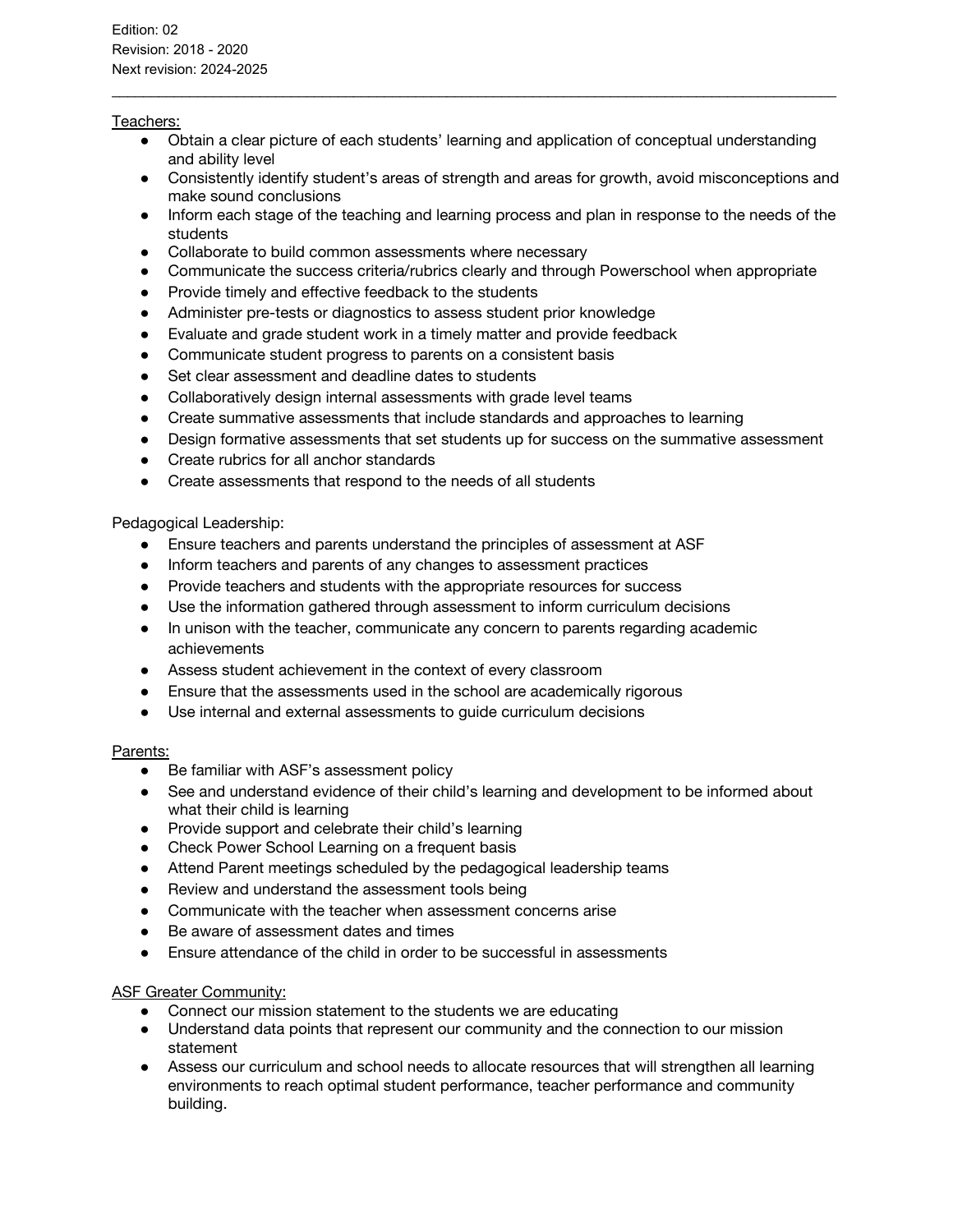## **Assessment practices (How do we assess?)**

We believe that the teaching and learning process should enable students to learn in the way that best meets their needs and abilities as such three types of assessments are planned for and implemented as part of the process:

\_\_\_\_\_\_\_\_\_\_\_\_\_\_\_\_\_\_\_\_\_\_\_\_\_\_\_\_\_\_\_\_\_\_\_\_\_\_\_\_\_\_\_\_\_\_\_\_\_\_\_\_\_\_\_\_\_\_\_\_\_\_\_\_\_\_\_\_\_\_\_\_\_\_\_\_\_\_\_\_\_\_\_\_\_\_\_\_\_\_\_\_\_

- *Assessment for learning:* is the process of deciding where students are in their learning, where they need to go and how best to get them there.
- *Assessment as learning:* engages students in thinking about and reflecting on their own learning.
- *Assessment of learning:* gives teachers clear insight into what students know at the end of a learning period.

## **Types of assessments , Tools and Strategies for assessments**

We believe different types of assessments and a diverse range of strategies and tools are fundamental in checking in on students' conceptual understanding, knowledge building, and the recording of their learning and abilities.

#### Assessment Types

|  | Pre/Diagnostic Assessments | <b>Formative Assessments</b> | Summative Assessments |
|--|----------------------------|------------------------------|-----------------------|
|--|----------------------------|------------------------------|-----------------------|

#### Our strategies include:

| <b>Observations</b> | Anecdotal records   | <b>Checklists</b>                   |
|---------------------|---------------------|-------------------------------------|
| Goal-directed tasks | Student reflections | Continuums                          |
| Open-ended tasks    | <b>Rubrics</b>      | Standardised tests and<br>screeners |

| <b>Early Childhood</b><br>Center                                          | <b>Lower School</b>                                                               | Middle School<br><b>Upper School</b>                                                 |                                                                                          |                      |
|---------------------------------------------------------------------------|-----------------------------------------------------------------------------------|--------------------------------------------------------------------------------------|------------------------------------------------------------------------------------------|----------------------|
| <b>Primary Years Programme</b>                                            |                                                                                   | Middle Years Programme                                                               |                                                                                          | Diploma<br>Programme |
| Pre-IPT<br><b>IPT</b><br><b>DIBELS Literacy and</b><br>Math<br><b>BAS</b> | <b>PYP Exhibition</b><br><b>MAP Testing</b><br><b>BAS</b><br>IPT<br><b>DIBELS</b> | <b>MAP Testing</b><br>MS Advanced<br><b>Placement Math</b><br>$Exam**$<br><b>IPT</b> | DP Extended Essay<br><b>MAP Testing</b><br>AP Exams<br><b>IB Exams</b><br>PSAT, ACT, SAT |                      |

#### **Upper School Vision**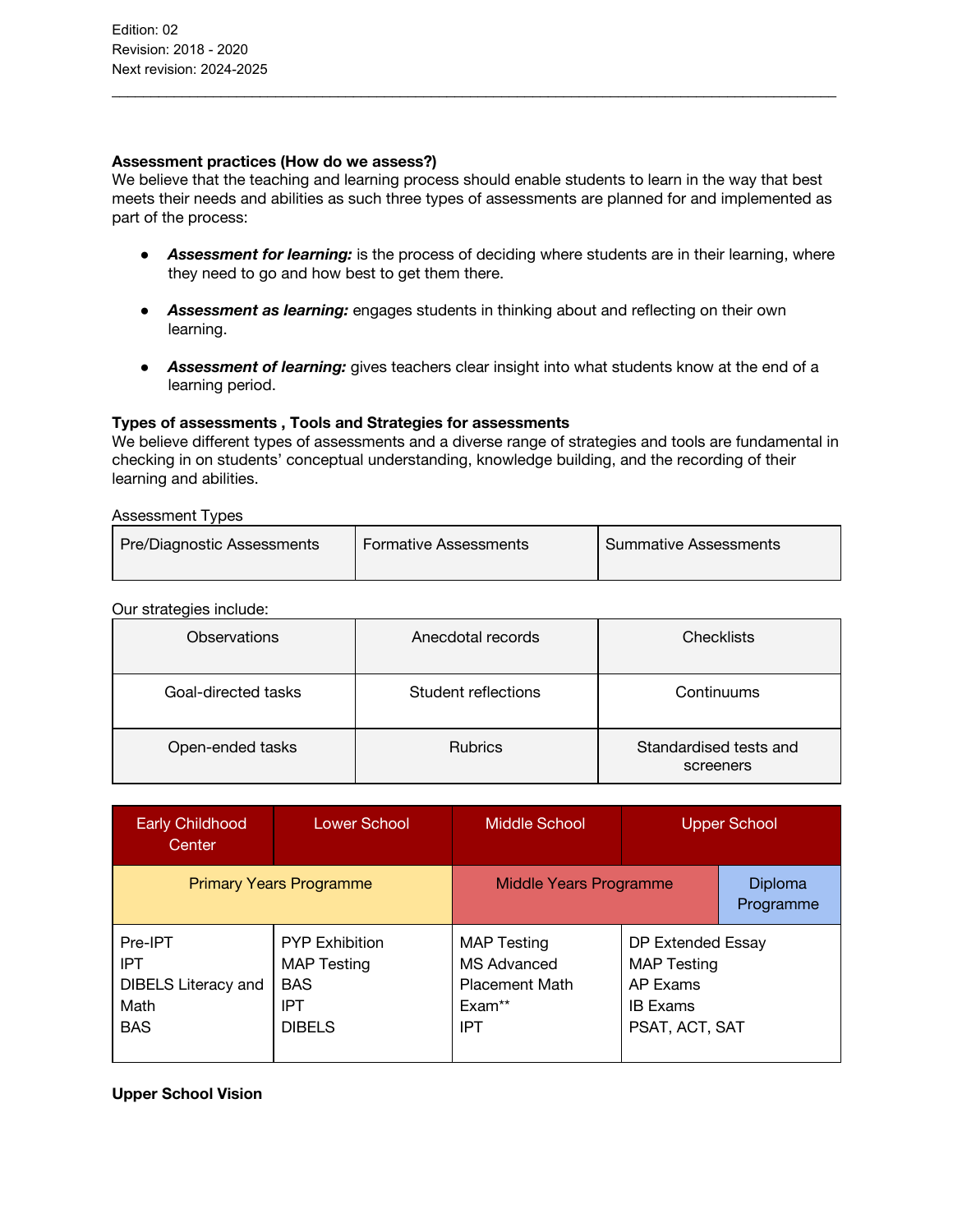In Upper School we strive to achieve "Assessment for Learning", empowering students to take on more rigorous challenges, be responsible agents for their own learning, and love learning. In alignment with the IB philosophy we believe that assessment should:

\_\_\_\_\_\_\_\_\_\_\_\_\_\_\_\_\_\_\_\_\_\_\_\_\_\_\_\_\_\_\_\_\_\_\_\_\_\_\_\_\_\_\_\_\_\_\_\_\_\_\_\_\_\_\_\_\_\_\_\_\_\_\_\_\_\_\_\_\_\_\_\_\_\_\_\_\_\_\_\_\_\_\_\_\_\_\_\_\_\_\_\_\_

- support and encourage student learning by providing feedback on the learning process
- inform, enhance and improve the teaching process
- provide opportunity for students to exhibit transfer of skills across disciplines
- promote positive student attitudes towards learning
- promote the development of critical- and creative-thinking skills<sup>1</sup>

ASF Upper School is characterized by offering a variety of programs and course pathways to students in order to prepare them for what follows high school and to achieve success inside and outside of ASF. All graduates of ASF will receive a U.S. high school diploma. In addition to this diploma, ASF programs include the MYP Programme in grades 9 and 10, the full IB Diploma Programme in grades 11-12, IB certificate classes, AP Capstone, AP Seminar, individual AP classes, UNAM, and SEP. We recognize that ASF is many things to many people and want to ensure that we have an approach to learning that serves different pathways students may be interested in. Since many of these programs provide their own sets of criteria to guide assessment, internally and externally, our goal is to establish consistent assessment practices across Upper School regardless of the program to enable an equitable experience for all US students. Greater clarity in how assessment is utilized will provide enhanced student agency, leading to more effective goal-setting, self and peer assessment, and independent learning.

#### **Grades**

Grades in Upper School are a reflection of what a student knows, understands and can do at certain stages of the learning process. To this end, students will demonstrate their learning on formative and summative assessments. Formative assessments contribute to a student's overall grade to a lesser degree than summative evaluations. To some extent, all assessment and evaluation "count" towards a student's final grade. However, formative assessment is designed to be lower stakes and afford students opportunities to take academic risks and participate fully in the learning process. It affords the student an opportunity to learn from their errors, correct misconceptions, and thus be prepared for summative evaluations. Summative evaluations occur at the end of a period of learning, whether the learning period comprises a unit or a course of study.The division weighting of formative and summative assessments must be common among all members of the department and transparent to students at the outset of the course of study. Formative assessments are categorized as "assessment as learning," but can also provide invaluable feedback to teachers and offer them opportunities to adjust their own practice and to make adjustments to the pace and method of curriculum delivery, what is described as "assessment for learning."

Student grades are based on a percentage, with 100 being the top grade awarded and 60 being the lowest passing score. A grade of 75 is considered meeting the standard.

#### **Grade Conversion Scales**:

All AP and IB summative assessments must be graded using the appropriate conversion scale. These scales are subject to change from course to course as they are based on mark boundaries released by the College Board and the IB. The conversions may also differ from beginning to end of course. Each conversion scale must be published in the course syllabus. A general overview of what our grades mean follows:

<sup>&</sup>lt;sup>1</sup> MYP: From Principles into Practice, p. 78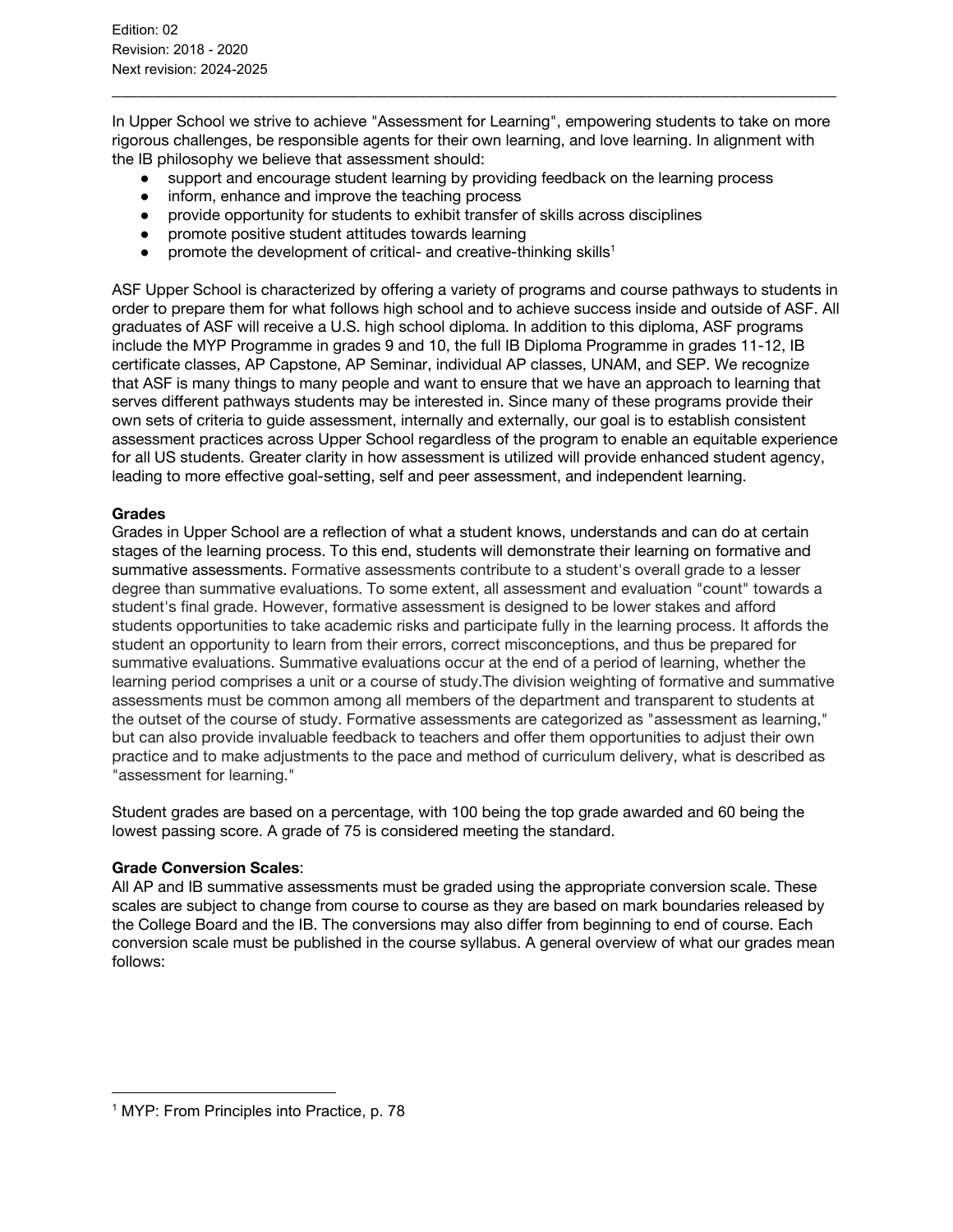| <b>Descriptor</b>                                                                           | <b>IBDP Score</b>       | <b>AP Grade</b> | <b>ASF Grade</b> |
|---------------------------------------------------------------------------------------------|-------------------------|-----------------|------------------|
| <b>Consistently exceeds all standards</b>                                                   | $\overline{7}$          | 5               | 100              |
|                                                                                             | 6                       | 5               | $90 - 100$       |
| <b>Consistently meets or exceeds</b><br>standards                                           | 5                       | 4               | 80-89            |
| Meets standards (knowledge, skills,<br>application)                                         | $\overline{\mathbf{4}}$ | 3               | 75-79            |
|                                                                                             | 3                       | 3               | 70-75            |
| <b>Approaching standards</b>                                                                | $\mathbf{2}$            | $\mathbf{2}$    | 60-69            |
| <b>Consistently below standards (not</b><br>prepared to move on to the next<br>grade level) |                         |                 | $0 - 60$         |

\_\_\_\_\_\_\_\_\_\_\_\_\_\_\_\_\_\_\_\_\_\_\_\_\_\_\_\_\_\_\_\_\_\_\_\_\_\_\_\_\_\_\_\_\_\_\_\_\_\_\_\_\_\_\_\_\_\_\_\_\_\_\_\_\_\_\_\_\_\_\_\_\_\_\_\_\_\_\_\_\_\_\_\_\_\_\_\_\_\_\_\_\_

**Formative Assessment Practices**: As mentioned above, formative assessment is assessment for learning. As such, the following practices align to this vision:

- Formative assessment should be used to provide students with feedback on their engagement in the learning process.
- Students should take a formative diagnostic assessment at the start of a course. The diagnostic should be graded and returned to students as well as posted in PS Gradebook but not counted toward the grade
- Students must complete all formative work for a unit in order to be eligible for a re-assessment opportunity or, at the teacher's discretion, to submit a subsequent summative assessment.
- Formative assessment may include: quizzes, outlines, drafts, paragraphs, homework, assessment of oral response in class, exit tickets, etc.
- Not all formative assessment requires a grade, but formative work should never be graded based on completion.
- Teachers will provide formative feedback on student learning at least once per week. This feedback could include engagement in the learning process and formative grades. At least one formative grade should be entered in PS gradebook once every two weeks.

**Summative Assessment Practices:** As mentioned above, the purpose of summative assessment is to determine the competency or level of achievement at the end of a learning period. To this end, the following are Upper School practices to support assessment of learning:

- All summative assessments must be posted on PS Learning at least a week in advance.
- Students must be provided with a rubric or statement as to the scope of the summative assessment for the summative assessment at least a week in advance. This rubric should be in line with the objectives and requirements of the course. (Ex. AP rubric for AP course, DP rubric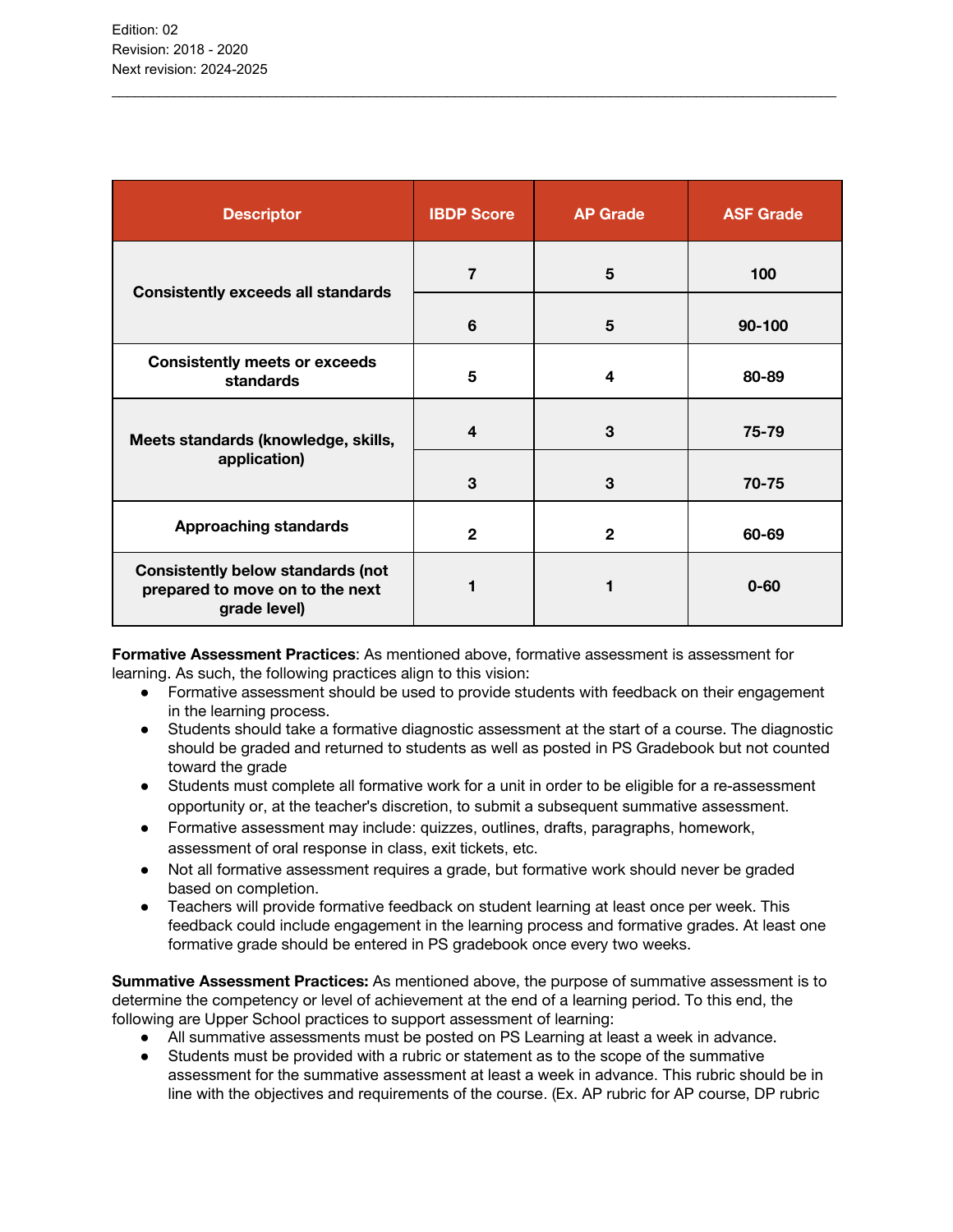for DP course).

● All summative assessments must be common and then normed among all teachers of a given course before individual teachers begin grading the assessment.

\_\_\_\_\_\_\_\_\_\_\_\_\_\_\_\_\_\_\_\_\_\_\_\_\_\_\_\_\_\_\_\_\_\_\_\_\_\_\_\_\_\_\_\_\_\_\_\_\_\_\_\_\_\_\_\_\_\_\_\_\_\_\_\_\_\_\_\_\_\_\_\_\_\_\_\_\_\_\_\_\_\_\_\_\_\_\_\_\_\_\_\_\_

- All summative assessments must be graded and returned to students within two weeks of the submission date.
- A student should be offered a sufficient number of summative assessments so that a poor performance on a single summative assessment does not unduly affect the final grade for the quarter, semester or year.
- Summative assessments must include a variety of assessment strategies over a semester in recognition that students can demonstrate their learning in a variety of ways.
- Summative assessments must be designed to measure a range of levels of higher order thinking (Blooms).
- All summative assessments must be aligned to program-specific content standards and/or learning criteria.

**Late Work Policy for Summative Assessments:** Turning work in on time is an essential part of developing organizational and time-management skills. We recognize that there may be times when a student misses summative assignments in class due to absence. The following policies apply to late summative work:

- In order to assess student learning, summative assessments (tests, projects, papers, etc.) must be completed on time. If a student misses a summative due to absence, he or she will be granted a makeup opportunity for full credit as long as the student has not exceeded six absences in the class. The student should be prepared to complete the makeup summative the first class period back in school and should speak with her or his teacher before the absence if requesting an alternative time. Arriving at the expected time and then asking for an extension is not acceptable.
- If the summative assessment is supposed to be submitted electronically, then the student is expected to submit it on time even in the case of a physical absence. If a student does not turn in a formative or summative assessment the day it is due, then the student can hand it in the next class period for a maximum of a 50% grade reduction.
- If a student demonstrates a pattern of absence on summative assessment days (2 or more absences to summatives in the same class), then the teacher should report the student to the grade level counselor and the dean of students. Students who demonstrate a pattern of missing school on assessment days may receive up to a 50% grade reduction on the summative and lose their opportunity for a re-assessment.

## **Reporting Periods**

The school year is divided into two semesters. Students will demonstrate their learning on formative and summative assessments. The division weighting of formative and summative assessments must be common among all members of the department and transparent to students at the outset of the course of study. Student grades are based on a percentage, with 100 being the top grade awarded and 60 being the lowest passing score. A grade of 75 is considered meeting the standard.

Although grades are reported periodically to communicate to students and parents the student's progress up until that moment in time, the final semester grade is calculated at the end of each semester according to the following weights:

- The overall accumulation of all formative and summative work during the semester will count 80% of the semester grade.
- The semester exam will count 20% of the overall semester grade.

Grades will be reported at three points during the semester in order to provide students and parents with